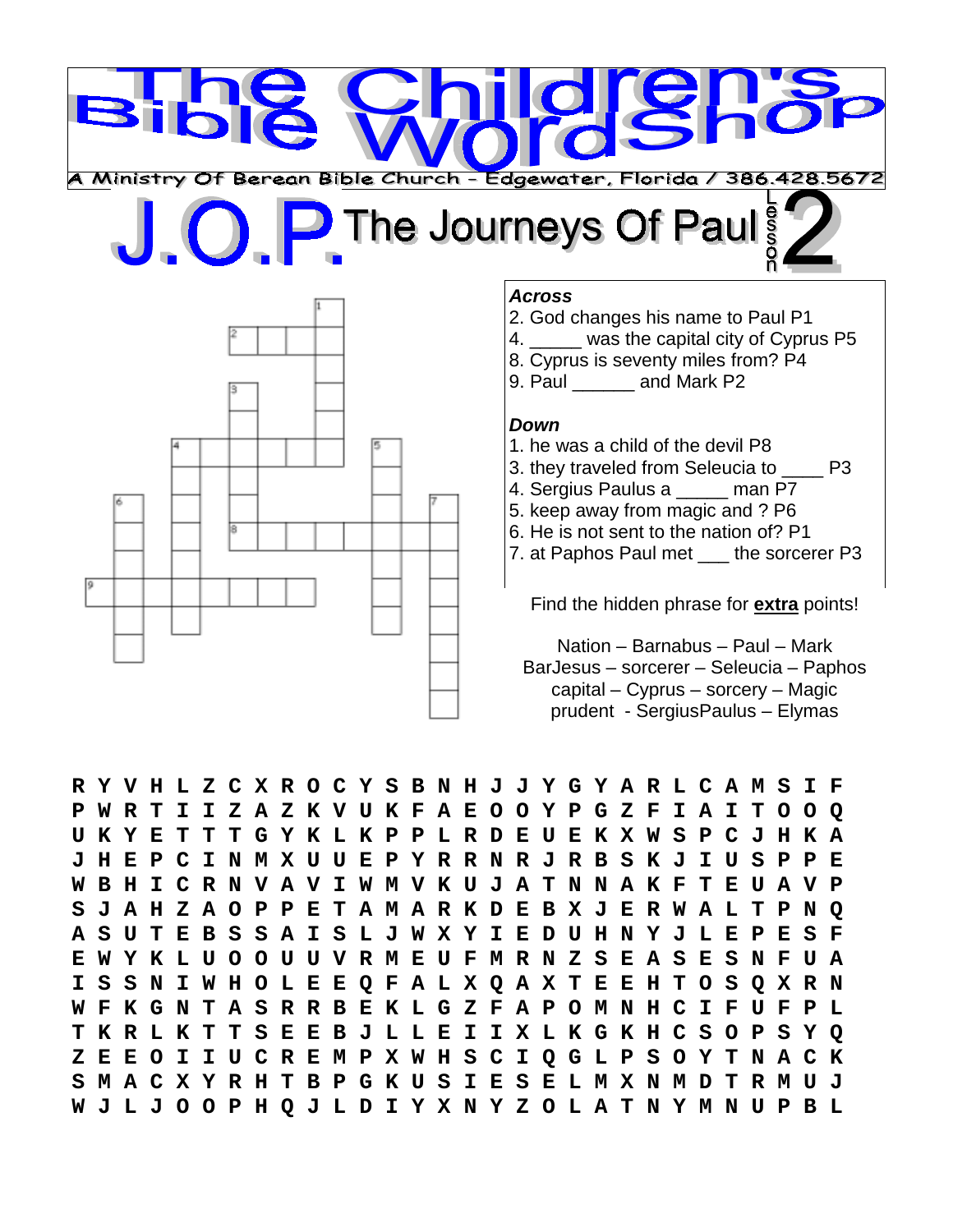# **The Journeys Of Paul – Lesson 2 The First Journey**

**P-1** After Saul gets saved on the road of Damascus God changes his name to Paul. Paul is the first person to become a member of the "church the body of Christ". He is sent to preach the gospel of grace to the Gentiles. He is not sent to the nation of Israel but he does preach to them when he has opportunity. Paul is our pattern for today. This means that you and I are to look at his life and see what he did so that we can know how we are to act and follow the Lord Jesus Christ.

**P-2** The first journey begins when Paul, Barnabas, and Mark set out from Antioch of Syria. The Leaders of the Christian church meet and believed it was God's will to send Barnabas and Paul on a journey to reach the unsaved Gentiles. After the meeting of church leaders, they sent Paul and Barnabas on their way. *Acts 13:1 Now there were in the church that was at Antioch certain prophets and teachers; as Barnabas, and Simeon that was called Niger, and Lucius of Cyrene, and Manaen, which had been brought up with Herod the tetrarch, and Saul. 2 As they ministered to the Lord, and fasted, the Holy Ghost said, Separate me Barnabas and Saul for the work whereunto I have called them. 3 And when they had fasted and prayed, and laid their hands on them, they sent them away. 4 So they, being sent forth by the Holy Ghost, departed unto Seleucia; and from thence they sailed to Cyprus.*

**P-3** Paul and Barnabas along with Mark boarded a ship and traveled from **Seleucia to Cyprus**. This journey started after **44 AD** and ended a before **50 AD** which is \_\_\_\_ years. They left Antioch of Syria for Seleucia and sailed to Cyprus, large island 100 miles off Syrian coast. *Acts 13:4 So they, being sent forth by the Holy Ghost, departed unto Seleucia; and from thence they sailed to Cyprus.* There they went to Salamis and Paphos where Paul met Bar-Jesus the sorcerer. *Acts 13:5 And when they were at Salamis, they preached the word of God in the synagogues of the Jews: and they had also John to their minister. 6 And when they had gone through the isle unto Paphos, they found a certain sorcerer, a false prophet, a Jew, whose name was Barjesus:* 

**P-4 The Island of Cyprus** Cyprus is a large island in the Eastern part of the Mediterranean Sea. It was about seventy miles from Seleucia. Cyprus was the home of Barnabas and was welcomed to the island. The Christians had fled to Cyprus because of the persecution in their church in Jerusalem. The small ship sailed along the shores of the island and arrived in the city of Salamis. Salamis was the chief city of the island of Cyprus, and it had many idol shrines and temples to the Grecian gods. Paul and Barnabas spent much time preaching the gospel in the local synagogues here almost everyone turned out to listen to their preaching. After some time in Salamis, the three men journeyed on foot from one end of the island to the other. They preached the gospel every time they had an opportunity. After many weeks of traveling, they arrived in the city of Paphos. This is where they meet the evil Bar-Jesus.

**P-5 The City of Paphos Paphos** was the capital city of **Cyprus**. It was located on the **west** end of the island. Paul, Barnabas, and Mark found the Jewish community of the city and began preaching the good news of the grace of God. Some Jews were converted while some were offended by their message. The Roman **governor** of Cyprus, **Sergius Paulus**, had heard of Paul's preaching and sent for him. Paul met with the governor and at this meeting he preached to him the great news of the Lord Jesus Christ coming to earth and crucified on a cross for our sins,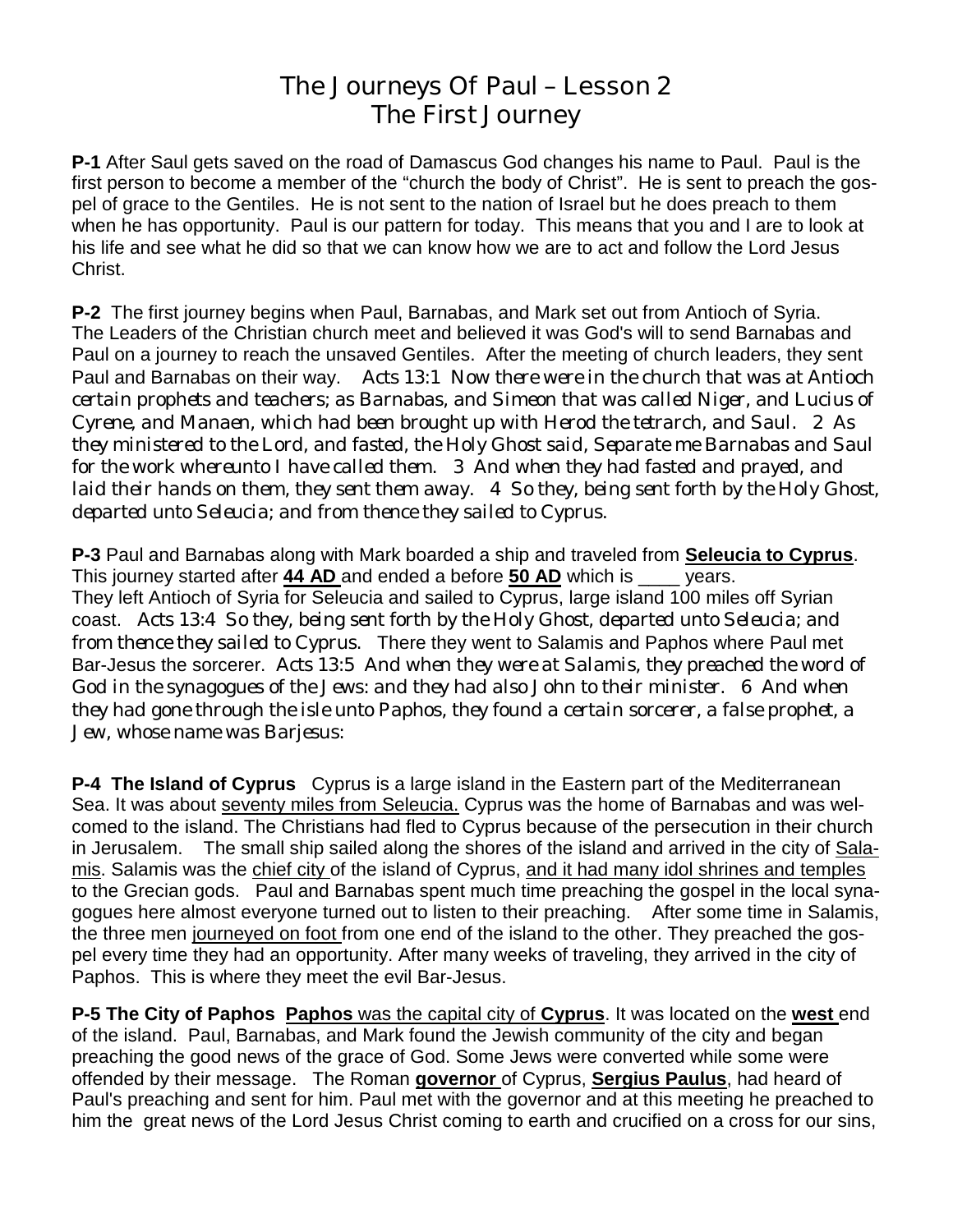and three days later rose from the grave. But there was an evil Jewish man there who did not want the Roman governor to believe the gospel of grace and tried to stop him from hearing the truth.

**P-6 The Evil Bar-Jesus** *Acts 13:6 And when they had gone through the isle unto Paphos, they found a certain sorcerer, a false prophet, a Jew, whose name was Barjesus:*  Sorcerer means he had dealings with evil spirits which the Bible says is wrong. You should not have anything to do with magic and sorcery because it is connected with the devil. He was a false prophet which means he did not tell the truth about God's word. And he was a Jew which means he did not believe in the Lord Jesus Christ. Keep in mind that the Jew's had been cast aside as God's chosen people at this time because of their unbelief. So all unbelieving Jews were really Gentiles from God's viewpoint because all true Jews would believe in Jesus.

**P-7** *7 Which was with the deputy of the country, Sergius Paulus, a prudent man; who called for Barnabas and Saul, and desired to hear the word of God. 8 But Elymas the sorcerer (for so is his name by interpretation) withstood them, seeking to turn away the deputy from the faith.* Elymas does not want this Gentile man to hear the word of God!

## **P-8** *9 Then Saul, (who also is called Paul,) filled with the Holy Ghost, set his eyes on him, 10 And said, O full of all subtlety and all mischief, thou child of the devil, thou enemy of all righteousness, wilt thou not cease to pervert the right ways of the Lord?*

In verse 9 we see that Saul beginning to be called Paul in the word of God. Next week we will talk a bit about that, but for now notice what Paul says to this evil man. Anyone who tries to keep a person from getting saved could be called these kinds of words. The devil is called subtle because he talked Eve into sinning. And Elymas is trying to do the same thing, he is trying to talk the deputy (Roman governor) out of being saved. Mischief is being harmful or evil. Then Paul calls him a child of the devil because children act just like their daddy! He is acting just like his daddy the devil. Paul also calls him the ENEMY of all righteousness and a perverter of the truth. I do not think Paul liked him very much… do you?

**P-9 God Judges The Evil Man Through Paul…** *11 And now, behold, the hand of the Lord is upon thee, and thou shalt be blind, not seeing the sun for a season. And immediately there fell on him a mist and a darkness; and he went about seeking some to lead him by the hand.*  What we have here is a former evil Jewish leader (Paul) who was blinded by the Lord Jesus Christ on the road to Damascus. Paul got his sight back when he believed in the Lord Jesus Christ. God now uses Paul to blind another Jew (now a Gentile) because he will not believe. Have no fear for Elymas because he could get saved if he would believe the gospel of grace.

## **P-10** *12 Then the deputy, when he saw what was done, believed, being astonished at the doctrine of the Lord.*

The devil can not win when we remember who our daddy is! Elymas' daddy was the devil. Paul's father is God. If you want to be like Paul you will remember who is on your side and tell everyone you know the gospel of grace. What a great journey Paul is on. What a great journey we are on too!

Next week we will continue with this first JOP!